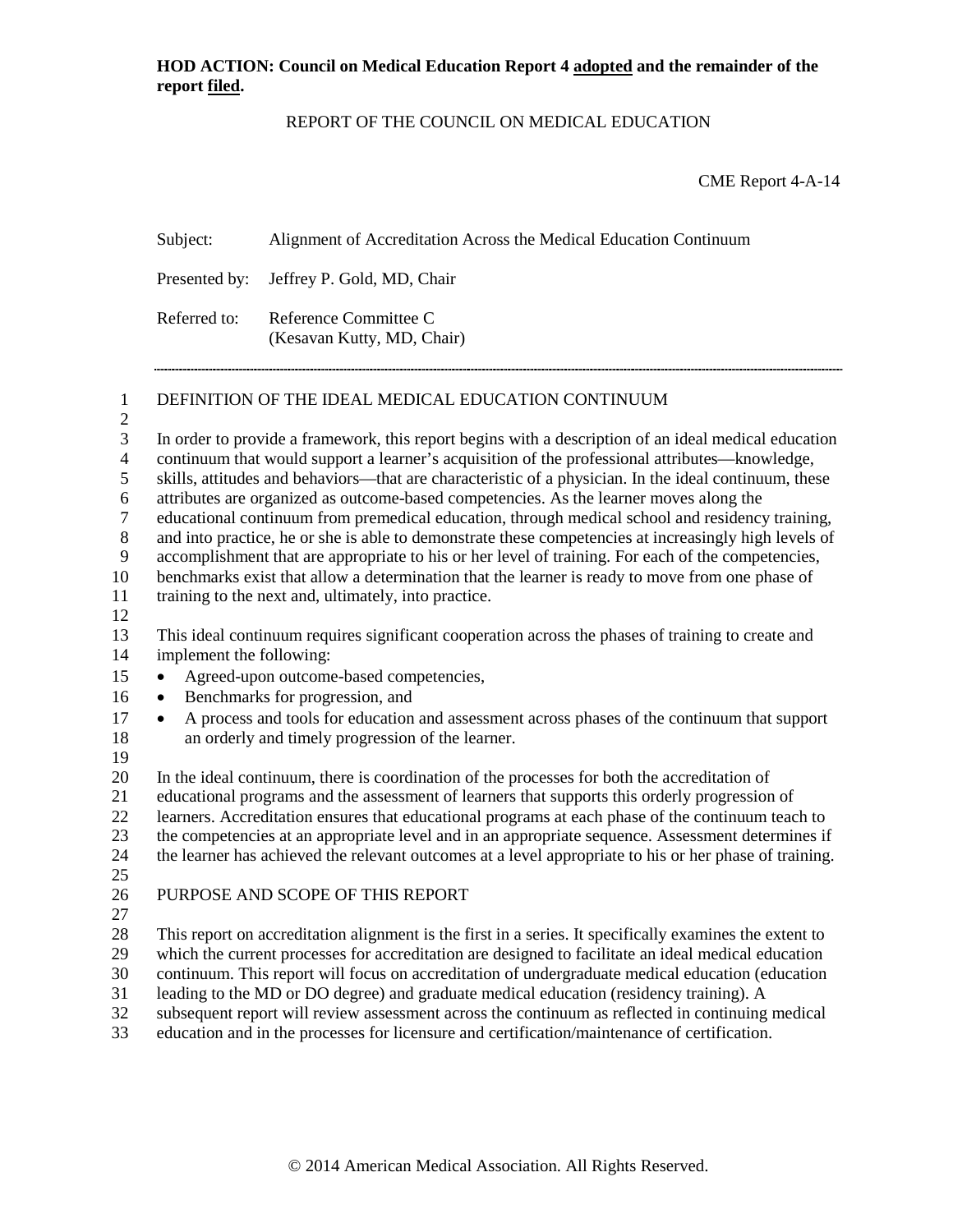| $\mathbf{1}$<br>$\mathbf{2}$ | THE DEFINITION OF ACCREDITATION                                                                        |  |  |  |
|------------------------------|--------------------------------------------------------------------------------------------------------|--|--|--|
| 3                            | Accreditation is the evaluation of institutions or programs using a defined set of standards. The      |  |  |  |
| $\overline{\mathcal{L}}$     | assumptions implicit in this definition, which are reflected in current practice in the United States, |  |  |  |
| 5                            | are that these standards are agreed-upon by stakeholders, measurable, and related to the quality of    |  |  |  |
| $\sqrt{6}$                   | both the educational process and its outcomes.                                                         |  |  |  |
| $\boldsymbol{7}$             |                                                                                                        |  |  |  |
| $8\,$                        | Distinction between Accreditation and Assessment                                                       |  |  |  |
| 9                            |                                                                                                        |  |  |  |
| 10                           | Accreditation ensures that learners have the opportunity to acquire the desired knowledge and skills   |  |  |  |
| 11                           | (i.e., achieve the defined competencies) by setting requirements related to teaching and learning.     |  |  |  |
| 12                           | Accreditation does not, however, ensure that any given learner has mastered these knowledge and        |  |  |  |
| 13                           | skill competencies. Assessment in education is defined as the act of making a judgment about an        |  |  |  |
| 14                           | individual's competencies. Through the use of relevant methods, assessment determines if the           |  |  |  |
| 15                           | specified competencies have been acquired by a given learner.                                          |  |  |  |
| 16                           |                                                                                                        |  |  |  |
| 17                           | A program may be accredited even if one or more learners do not meet school or accreditor-             |  |  |  |
| 18                           | specified competencies as judged by internal or external methods of assessment. For example, the       |  |  |  |
| 19                           | accreditation standards of the Liaison Committee on Medical Education (LCME), the accrediting          |  |  |  |
| 20                           | body for educational programs leading to the MD degree, include a standard that states:                |  |  |  |
| 21                           |                                                                                                        |  |  |  |
| 22                           | A medical education program must collect and use a variety of outcome data, including                  |  |  |  |
| 23                           | national norms of accomplishment, to demonstrate the extent to which its educational program           |  |  |  |
| 24                           | objectives are being met. (standard $ED-46$ ) <sup>1</sup>                                             |  |  |  |
| 25                           |                                                                                                        |  |  |  |
| 26                           | To determine compliance with this standard the LCME reviews whether a medical school uses              |  |  |  |
| 27                           | outcome data, such as performance on internal examinations that test knowledge and skills and          |  |  |  |
| 28                           | USMLE performance, and considers the results in aggregate across a given medical school class or       |  |  |  |
| 29                           | the student body as a whole. Accreditation does not typically review results at the level of the       |  |  |  |
| 30                           | individual learner. The medical school itself sets the requirements for performance on both internal   |  |  |  |
| 31                           | and external assessments. For example, a medical school may require a student to pass internal         |  |  |  |
| 32                           | examinations and Steps 1 and 2 of the United States Medical Licensing Examination to progress          |  |  |  |
| 33                           | through the curriculum and/or graduate.                                                                |  |  |  |
| 34                           |                                                                                                        |  |  |  |
| 35                           | THE CURRENT ACCREDITATION PROCESSES FOR UNDERGRADUATE AND                                              |  |  |  |
| 36                           | <b>GRADUATE MEDICAL EDUCATION</b>                                                                      |  |  |  |
| 37                           |                                                                                                        |  |  |  |
| 38                           | This section provides an overview of how educational programs across the continuum are                 |  |  |  |
| 39                           | accredited and summarizes the similarities and differences in the ideal model of the continuum.        |  |  |  |
| 40                           |                                                                                                        |  |  |  |
| 41                           | <b>Historical Overview</b>                                                                             |  |  |  |
| 42                           |                                                                                                        |  |  |  |
| 43                           | Accreditation of educational programs across the levels of the continuum has evolved separately        |  |  |  |
| 44                           | and is represented by distinct organizations and processes (see Figure 1).                             |  |  |  |
| 45                           |                                                                                                        |  |  |  |
| 46                           | Colleges and universities that sponsor baccalaureate programs are accredited by one of six regional    |  |  |  |
| 47                           | accrediting bodies, each of which is responsible for institutions in a defined group of states. Each   |  |  |  |
| 48                           | of the regional accrediting bodies has its own standards and processes. The accreditation of           |  |  |  |
| 49                           | colleges and universities by regional accrediting bodies began with the formation of the New           |  |  |  |

50 England Association of Colleges and Schools in 1885.<sup>2</sup>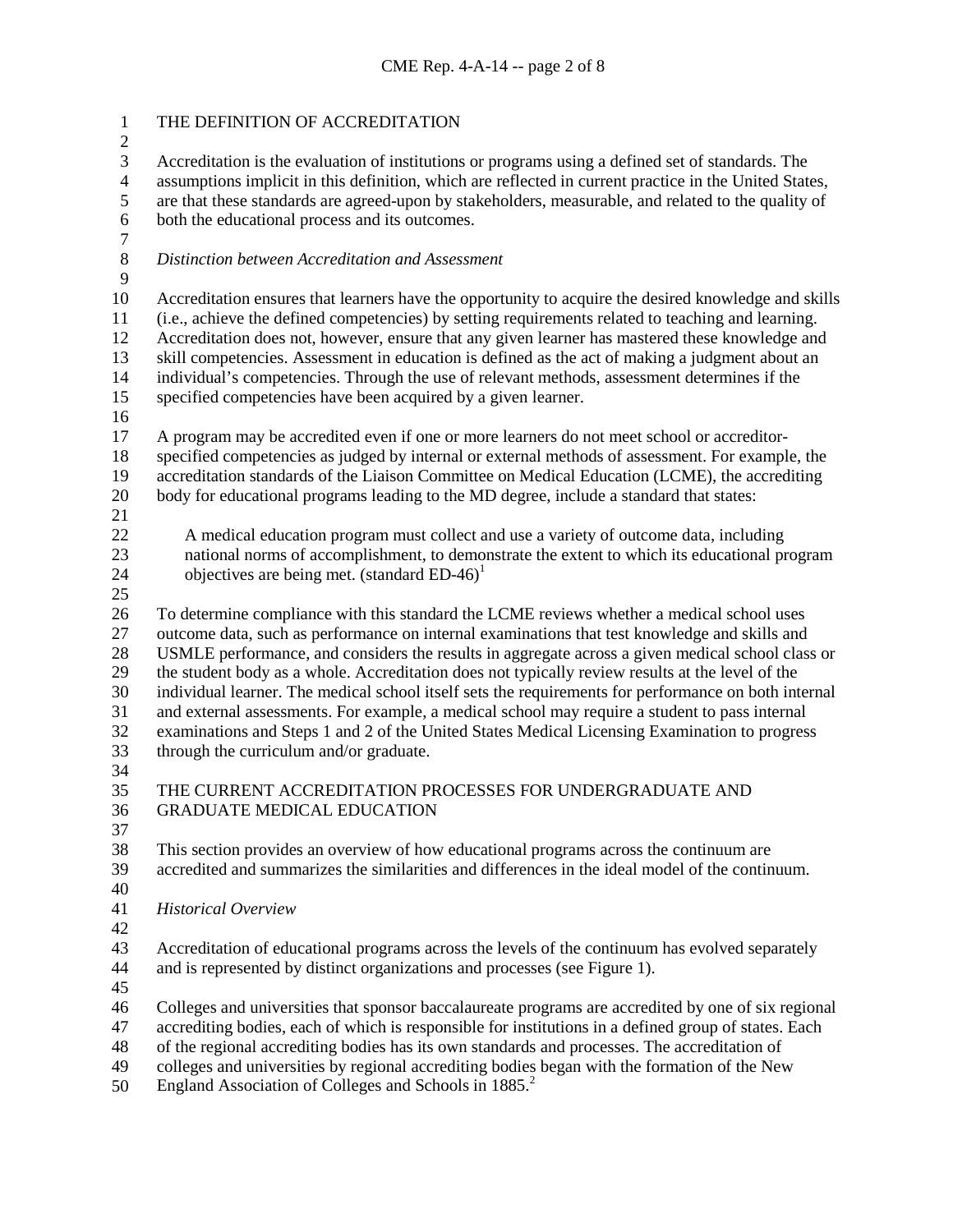The accreditation of medical education leading to the MD degree (allopathic medical education) began in the early twentieth century with separate accreditation by the American Medical Association Council on Medical Education (AMA CME) and the Association of American Medical 4 Colleges (AAMC). The AMA and the AAMC formed the LCME in 1942, with representation from<br>5 both organizations.<sup>1</sup> The accreditation of colleges of osteopathic medicine, based in the American both organizations.<sup>1</sup> The accreditation of colleges of osteopathic medicine, based in the American 6 Osteopathic Association (AOA), began in 1903 and currently is the responsibility of the<br>7 Commission on Osteopathic College Accreditation (COCA).<sup>3</sup> Both LCME and COCA st 7 Commission on Osteopathic College Accreditation (COCA).<sup>3</sup> Both LCME and COCA standards have evolved independently over time. Accreditation of allopathic graduate medical education began with a review of hospitals for internship training by the AMA in 1919, with a set of "Essentials for Approved Internships" (standards) approved in 1927. The standards for and approval of residency programs began in 13 1928. In 1975, the Liaison Committee on Graduate Medical Education (LCGME) was formed<br>14 which included the AMA, the AAMC, the American Board of Medical Specialties, the Americ which included the AMA, the AAMC, the American Board of Medical Specialties, the American Hospital Association, and the Council for Medical Specialty Societies. The LCGME was replaced 16 by the Accreditation Council for Graduate Medical Education (ACGME) in 1981.<sup>4</sup> Accreditation of osteopathic graduate medical education has been the responsibility of the AOA through its Bureau of Osteopathic Education. The March 2014 announcement of an agreement between the ACGME, the AOA, and the American Association of Colleges of Osteopathic Medicine to move osteopathic graduate medical education accreditation under the auspices of an expanded ACGME will bring this phase of the continuum into alignment, with the AOA ceasing accreditation of GME programs 22 on or before June <sup>5</sup> There is movement of learners between the allopathic (MD-granting) and osteopathic (DO- granting) educational pathways. Medical students may transfer between COCA and LCME-26 accredited medical education programs, under specified circumstances.<sup>1,3</sup> Graduates of osteopathic medical colleges may enter ACGME-accredited residency programs. For example, of all residents 28 enrolled in ACGME-accredited and in combined specialty graduate medical education programs in<br>29 2012, 8% were graduates of osteopathic medical colleges.<sup>6</sup> 2012, 8% were graduates of osteopathic medical colleges. $<sup>6</sup>$ </sup> *Similarities and Differences in the Accreditation of Undergraduate and Graduate Medical Education Programs and Institutions* There are overarching similarities in the processes for accreditation of undergraduate and graduate medical education programs and institutions. All utilize defined standards, require programs to provide evidence of compliance with standards, conduct surveys to review the evidence for compliance, and utilize a peer decision-making process to determine accreditation status. However, each accrediting body functions according to its own processes and timelines. Complexities Due to Timing of Accreditation Reviews Allopathic and osteopathic medical education programs exist in colleges and universities accredited by one of the six regional (institutional) accrediting bodies. As a consequence, a given medical school may be preparing for an LCME or COCA review in a timeframe that differs from the accreditation review of its sponsoring university. More difficulty exists when the two reviews occur in close temporal proximity, as the medical school is expending considerable effort to prepare for both review processes. Similarly, the accreditation of an allopathic medical education program occurs in a distinct timeframe and using a distinct process versus the graduate medical education programs sponsored by the same institution. For example, LCME reviews occur on a

50 fixed eight-year cycle while ACGME institutional reviews occur on a one- to six-year cycle.<sup>7</sup>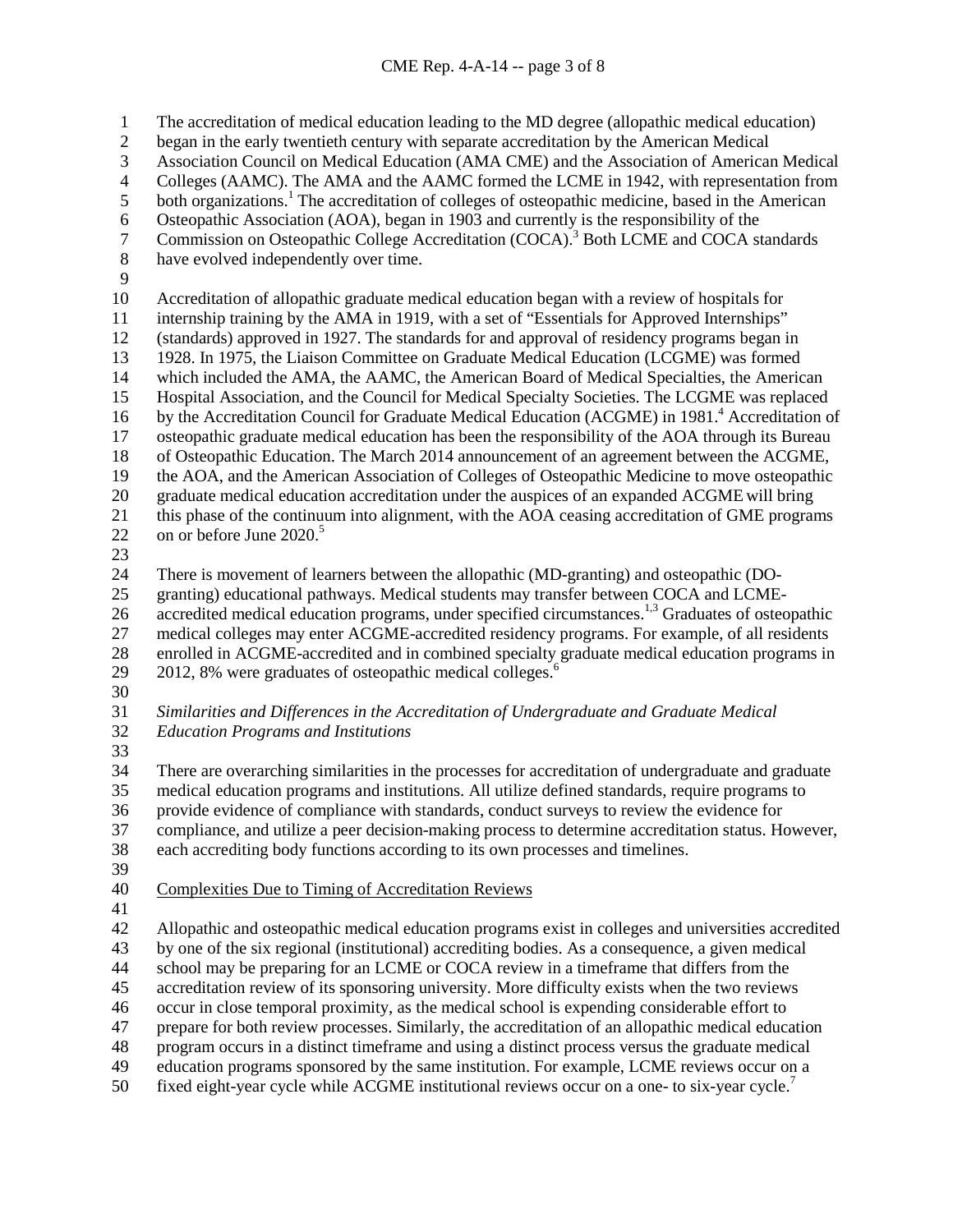| $\mathbf{1}$<br>$\mathbf{2}$ | Complexities Due to the Content and Interpretation of Accreditation Standards                                    |  |  |  |  |
|------------------------------|------------------------------------------------------------------------------------------------------------------|--|--|--|--|
| $\overline{3}$               | As noted, accreditation standards have been independently developed and revised by each                          |  |  |  |  |
| $\overline{\mathcal{L}}$     | accrediting body. There currently are differences in standards, including areas that are covered in              |  |  |  |  |
| 5                            | the standards of one accrediting body but not others and/or that have a different emphasis.                      |  |  |  |  |
| 6                            |                                                                                                                  |  |  |  |  |
| $\boldsymbol{7}$             | Some similarities exist that touch on elements of the ideal continuum. For example:                              |  |  |  |  |
| $8\,$                        |                                                                                                                  |  |  |  |  |
| 9                            | The COCA and LCME standards both address the need for undergraduate medical                                      |  |  |  |  |
| 10                           | education programs to evaluate learner outcomes and track these into the next phase of                           |  |  |  |  |
| 11                           | training (COCA standard 6.6, LCME standard ED-46). <sup>1,3</sup> The ACGME institutional                        |  |  |  |  |
| 12                           | requirements state the expectation that programs provide educational experiences for                             |  |  |  |  |
| 13                           | resident physicians that lead to measurable achievement of educational outcomes based in                         |  |  |  |  |
| 14                           | the ACGME competencies (ACGME Institutional Requirements II.E.1). <sup>8</sup> The AOA                           |  |  |  |  |
| 15                           | Common Institutional and Program Requirements for residency training address a Core                              |  |  |  |  |
| 16                           | Competency Plan (V A 5.1g). $^{9}$                                                                               |  |  |  |  |
| 17                           |                                                                                                                  |  |  |  |  |
| $18\,$                       | As medical students and residents share a common clinical learning environment, both the<br>٠                    |  |  |  |  |
| 19                           | LCME and the ACGME have standards that require policies related to learner harassment                            |  |  |  |  |
| 20                           | and abuse (LCME standard MS-32, ACGME institutional requirement II.D.4.m). <sup>1,8</sup> The                    |  |  |  |  |
| 21                           | COCA standards address this issue through requiring a comprehensive ethics statement                             |  |  |  |  |
| 22                           | with guidelines for student interaction with faculty, administrators, and staff (COCA                            |  |  |  |  |
| 23                           | standard $4.7$ ). <sup>3</sup>                                                                                   |  |  |  |  |
| 24                           |                                                                                                                  |  |  |  |  |
| 25                           | FACTORS THAT COULD ENHANCE ALIGNMENT                                                                             |  |  |  |  |
| 26                           |                                                                                                                  |  |  |  |  |
| 27                           | Alignment of accreditation across the continuum has been recognized as a potentially necessary                   |  |  |  |  |
| 28                           | step to bring about desired changes in the process and outcomes of medical education. For                        |  |  |  |  |
| 29                           | example, the Future of Medical Education in Canada reports on MD education and postgraduate                      |  |  |  |  |
| 30                           | education (residency training) both include the realignment of accreditation standards as major                  |  |  |  |  |
| 31                           | enabling recommendations. <sup>10,11</sup> The potential to carry out such recommendations in the United         |  |  |  |  |
| 32                           | States is supported by several emerging factors.                                                                 |  |  |  |  |
| 33                           |                                                                                                                  |  |  |  |  |
| 34                           | <b>Stakeholder Expectations</b>                                                                                  |  |  |  |  |
| 35                           |                                                                                                                  |  |  |  |  |
| 36                           | There is a perception that graduating medical students are not adequately prepared to enter                      |  |  |  |  |
| 37                           | residency training and that residents are not prepared for the practice environment. <sup>12</sup> Such concerns |  |  |  |  |
| 38                           | need to be clarified and questions that will help address any gaps need to be answered:                          |  |  |  |  |
| 39                           | What are the specific gaps in preparation?                                                                       |  |  |  |  |
| 40                           | What educational or other types of interventions at what phase of the continuum could<br>٠                       |  |  |  |  |
| 41                           | address the problems?                                                                                            |  |  |  |  |
| 42                           |                                                                                                                  |  |  |  |  |
| 43                           | For example, a common set of outcome competencies that learners are expected to achieve at each                  |  |  |  |  |
| 44                           | transition point in the educational continuum would be helpful.                                                  |  |  |  |  |
| 45                           |                                                                                                                  |  |  |  |  |
| 46<br>47                     | The Definition of Core Competencies                                                                              |  |  |  |  |
| 48                           | The six competency domains articulated by the ACGME (patient care and procedural skills,                         |  |  |  |  |
| 49                           | medical knowledge, practice-based learning and improvement, interpersonal and communication                      |  |  |  |  |
|                              |                                                                                                                  |  |  |  |  |

skills, professionalism, and systems-based practice) and the American Board of Medical Specialties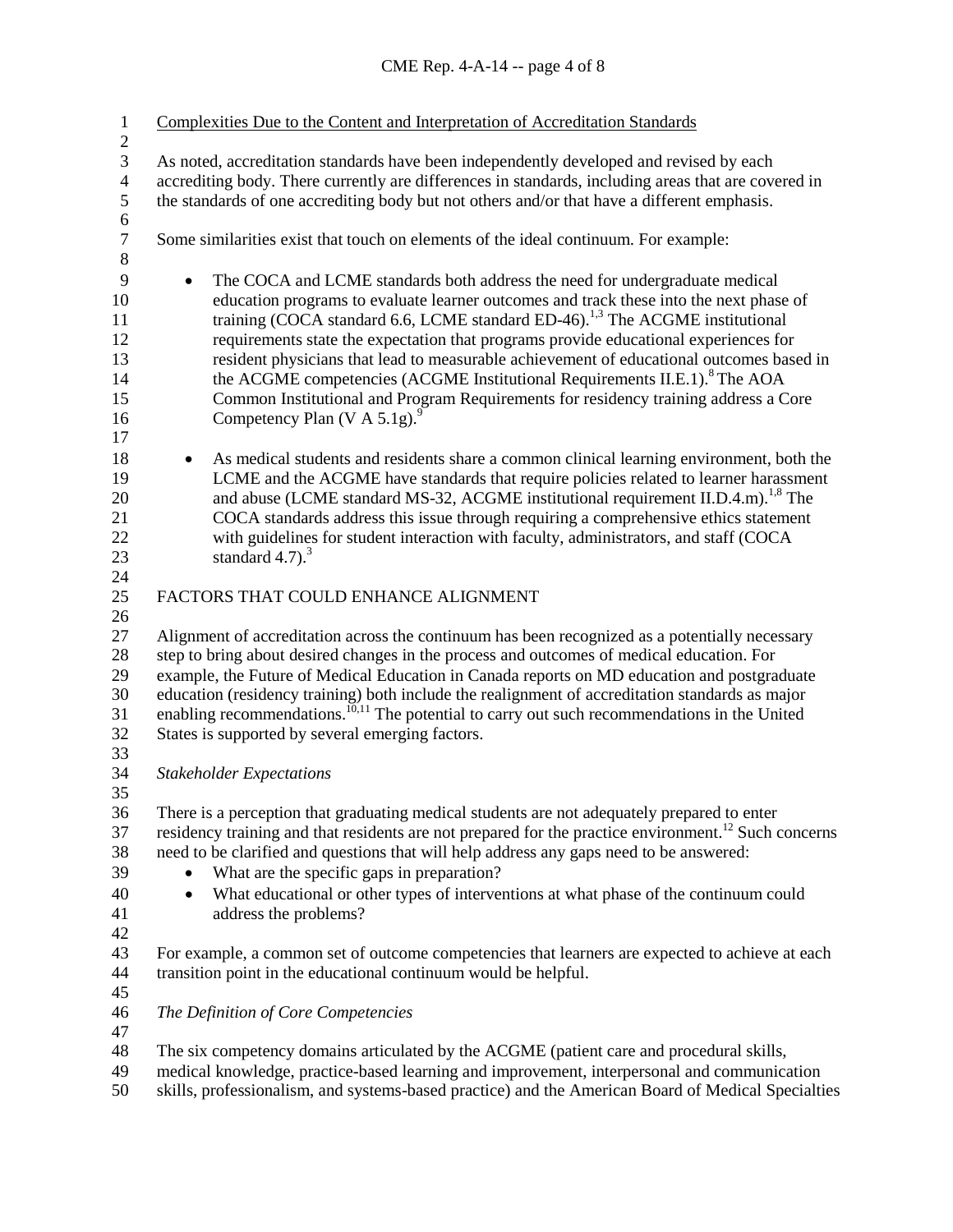1 were introduced in 1999<sup>13</sup> and are included in the ACGME Common Program Requirements that 2 all programs must address.<sup>14</sup> They have been widely accepted as a way to ensure that residency 3 training introduces learners to and assesses learners on key domains of clinical competence. The<br>4 six competencies have been widely adopted and adapted by allopathic medical schools, based in 4 six competencies have been widely adopted and adapted by allopathic medical schools, based in part on the LCME accreditation standard that states: part on the LCME accreditation standard that states: 6 The objectives of a medical education program must be stated in outcome-based terms that allow assessment of student progress in developing the competencies that the profession and 7 allow assessment of student progress in developing the competencies that the profession and the public expect of a physician. (standard ED-1-A)<sup>1</sup> the public expect of a physician. (standard ED-1-A)<sup>1</sup> The language of the competencies supports alignment by providing an organizing framework for educational program outcomes across the phases of the continuum. *The Creation of Milestones of Learner Achievement* The ACGME is in the process of implementing the Next Accreditation System (NAS) as a means to move from an episodic review of compliance to a more continuous quality enhancement model. As part of the NAS, specialty-specific milestones have been created for the six competencies which reflect "a logical trajectory of professional development" and provide a framework for the 19 assessment of residents as they proceed through the program.<sup>1</sup> The milestones provide a mechanism for graduate medical education to articulate with undergraduate medical education. That is, medical schools can use the milestones for the entering resident to create graduation competencies for medical students. For example, the AAMC has 24 created a draft set of 13 "Core Entrustable Professional Activities for Entering Residency"<sup>15</sup> (EPAs). These are sets of psychomotor and cognitive skills for medical students linked to the six ACGME domains of competence. Selected examples include: gather a history and perform a physical examination, develop a prioritized differential diagnosis and select a working diagnosis 28 following a patient encounter, participate as a contributing and integrated member of an<br>29 interprofessional team, and obtain informed consent for tests and/or procedures that a "d interprofessional team, and obtain informed consent for tests and/or procedures that a "day 1" intern is expected to perform or order without supervision. As with the milestones, the EPAs include defined levels of performance that can be used to assess if the learner can be "trusted" to 32 appropriately perform the activity.<sup>15</sup> The November 2013 draft of the EPA plan was open for comment as of the spring of 2014. *Tools to Facilitate Tracking of Learner Accomplishment Across the Continuum* 

 Tools to record the performance, and often the self-perceptions, of learners are becoming more available. For example, portfolios are being used both in medical schools and in residency 39 programs.<sup>16</sup> Typically, such portfolios currently are limited to only one phase of training. The technology exists to create a portfolio that follows learners across the educational continuum. Such tools could be used by learners and mentors to track growth related to the core competencies.

# THE ROLE OF ACCREDITATION

Each of the factors acting to support alignment could be facilitated by enhancements to

accreditation standards and processes. These changes, however, cannot be made by one accrediting

body alone. As described, the ideal medical education continuum requires feedback from one phase

of the continuum to the previous one. For example, medical schools could use information about

medical student performance to inform premedical students and their advisors about needed

knowledge, skills, attitudes and behaviors that would support success. Similarly, using medical

school graduation competencies and the ACGME milestones as a starting point, it should be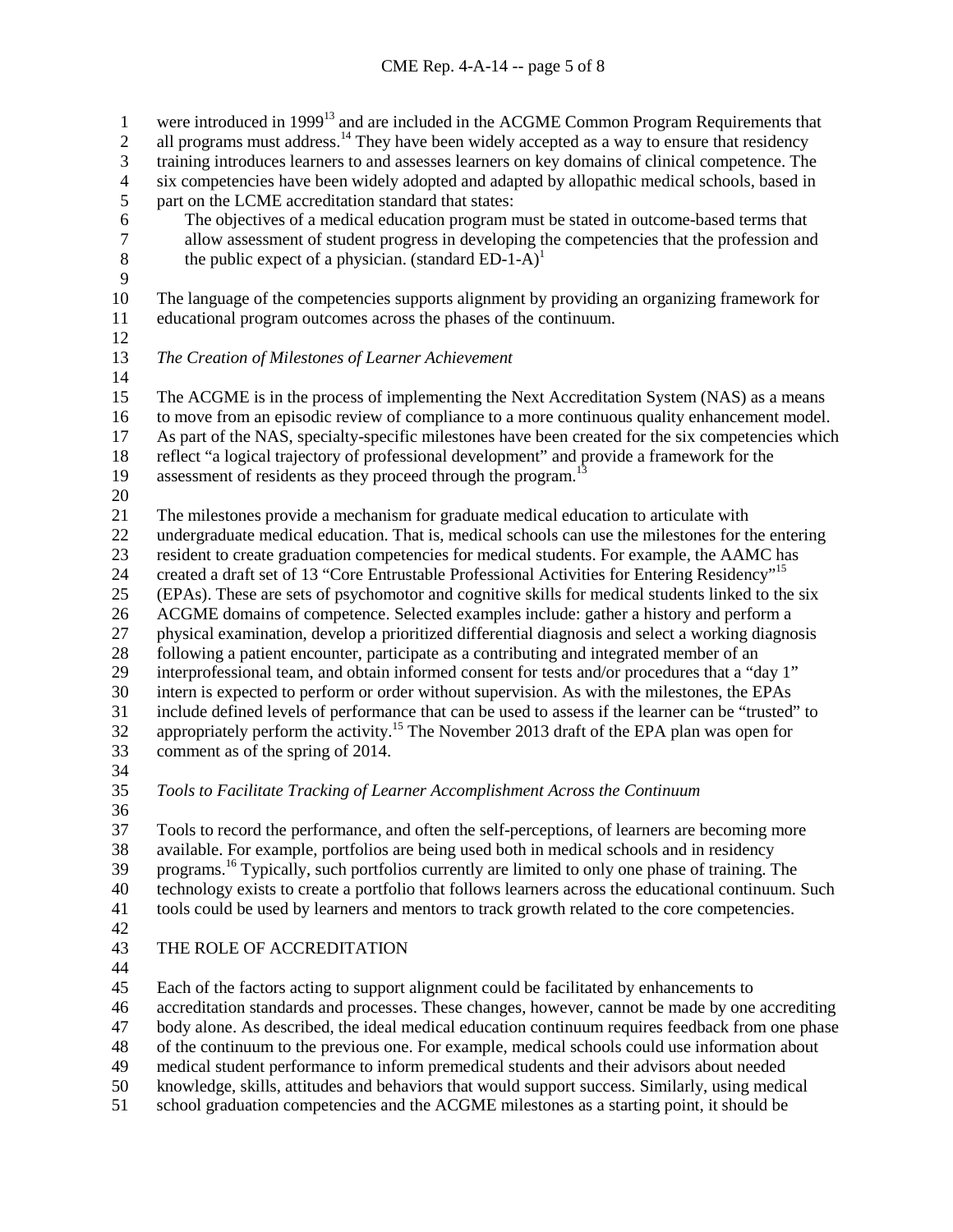possible to develop an agreed-upon set of expectations of what learners should know and be able to do as they move from medical school to residency training and from residency training into practice. These expectations could be codified in the standards of each accrediting body. 4<br>5 AMA POLICY ON ACCREDITATION 6<br>7 7 AMA policy focuses on the role of accreditation in ensuring educational quality (H-310.997[1]).<br>8 Accreditation standards should address the knowledge, skills, attitudes and behaviors that the Accreditation standards should address the knowledge, skills, attitudes and behaviors that the learner (in the case of this policy, the resident physician) should have on completing his or her education (H-310.929[2]). Accreditation standards at the undergraduate or graduate medical education levels should require that programs increase attention to specific topics in the curriculum, for example women's health (H-295.890[7]), professionalism (D-295.954[1]), and 13 education in health care delivery environments, such as the patient-centered medical home, that<br>14 promote interest in primary care as a specialty choice (D-200.979[7]). promote interest in primary care as a specialty choice (D-200.979[7]). SUMMARY AND RECOMMENDATIONS While each accreditation system has worked to support quality education within its own phase of the medical education continuum, the ideal model requires enhanced coordination of accreditation 20 across the phases. Many of the elements that could support such coordination already exist.<br>21 Therefore, the Council on Medical Education recommends that the following be adopted an Therefore, the Council on Medical Education recommends that the following be adopted and that the remainder of this report be filed: 1. Our American Medical Association supports the concept that accreditation standards for undergraduate and graduate medical education should adopt a common competency framework that is based in the Accreditation Council for Graduate Medical Education (ACGME) competency domains. (New HOD Policy) 2. Our AMA recommends that the relevant associations, including the AMA, Association of American Medical Colleges (AAMC), American Osteopathic Association (AOA), and American Association of Colleges of Osteopathic Medicine (AACOM), along with the relevant accreditation bodies for undergraduate medical education (Liaison Committee on Medical Education, Commission on Osteopathic College Accreditation) and graduate medical education (ACGME, AOA) develop strategies to: a. Identify guidelines for the expected general levels of learners' competencies as they leave medical school and enter residency training. b. Create a standardized method for feedback from medical school to premedical institutions and from the residency training system to medical schools about their graduates' preparedness for entry. c. Identify areas where accreditation standards overlap between undergraduate and graduate medical education (e.g., standards related to the clinical learning environment) so as to facilitate coordination of data gathering and decision-making related to compliance. All of these activities should be codified in the standards or processes of accrediting bodies. (Directive to Take Action) 3. Our AMA encourages development and implementation of accreditation standards or processes that support utilization of tools (e.g., longitudinal learner portfolios) to track learners' progress in achieving the defined competencies across the continuum. (Directive to Take Action)

Fiscal Note: Less than \$500.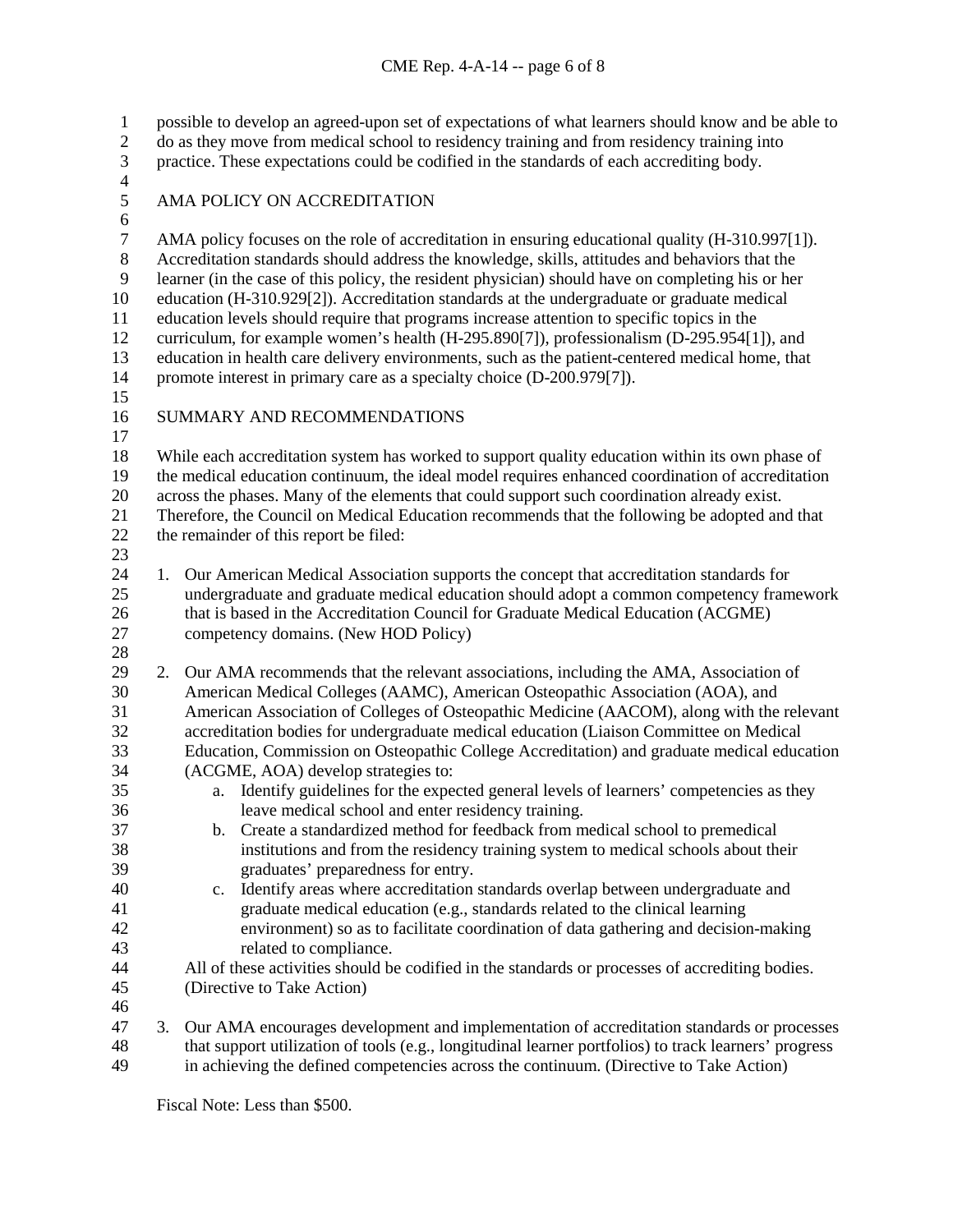#### **REFERENCES**

- 1. LCME *Functions and Structure of a Medical School*. May 2012 edition. Available at lcme.org
- 2. Blewitt EY. Accreditation in the New England Region. In Blauch LE (editor). Accreditation in Higher Education. Washington, DC: US Dept of Health, Education, and Welfare;1959, pages 46-51.
- 3. Commission on Osteopathic College Accreditation. Accreditation of Colleges of Osteopathic Medicine: COM Accreditation Standards and Procedures (effective July 1, 2013)
- 4. AMA Council on Medical Education. Historical Timeline. Available at ama-assn.org/ama-pub/aboutama/our-people/ama-councils/council-medical-education/historicaltimeline.page
- 5. Open letter from Thomas J. Nasca, CEO of the ACGME, dated March 13, 2014.
- 6. Brotherton S, Etzel SI. Graduate medical education, 2012-2013. *JAMA* 2013;310(21):2328-2346 (Table 2).
- 7. Accreditation Council for Graduate Medical Education. Available at acgme.org
- 8. ACGME. Institutional Requirements (effective July 1, 2007). Available at acgme.org/acgmeweb/Portals/0/irc\_IRCpr07012001.pdf
- 9. AOA. Handbook of the Program and Trainee Review Council (PTRC) (July 2013). Available at osteopathic.org/inside-aoa/accreditation/postdoctoral-training-approval/Documents/handbook-of-theprogram-and-trainee-review-council.pdf
- 10. The Future of Medical Education in Canada (FMEC): A Collective Vision for MD Education. Available at afmc.ca/fmec
- 11. The Future of Medical Education in Canada: A Collective Vision for Postgraduate Medical Education in Canada. 2012. Available at afmc.ca?future-of-medical-education-in-Canada/postgraduate-report
- 12. Combs JR and Arespacochaga E. Lifelong Learning Physician Competency Development American Hospital Association's Physician Leadership Forum. Chicago, IL, June 2012
- 13. Nasca T, Philbert I, Brigham T et al. The next accreditation system-rationale and benefits. *New England J of Medicine* 10.1056/NEJMsr1200117 (Feb 22, 2012 NEJM.org)
- 14. ACGME Common Program Requirements (effective July, 1, 2011). Available at acgme.org/acgmeweb/Portals/0/Pfassets/ProgramRequirements/CPRs2013.pdf
- 15. AAMC. Core Entrustable Professional Activities for Entering Residency (November 2013).
- 16. Dougherty P, Ross PT, Lypson ML. Monitoring resident progress through mentored portfolios. *J. of Graduate Medical Education*, 2013;5(4):701-702.